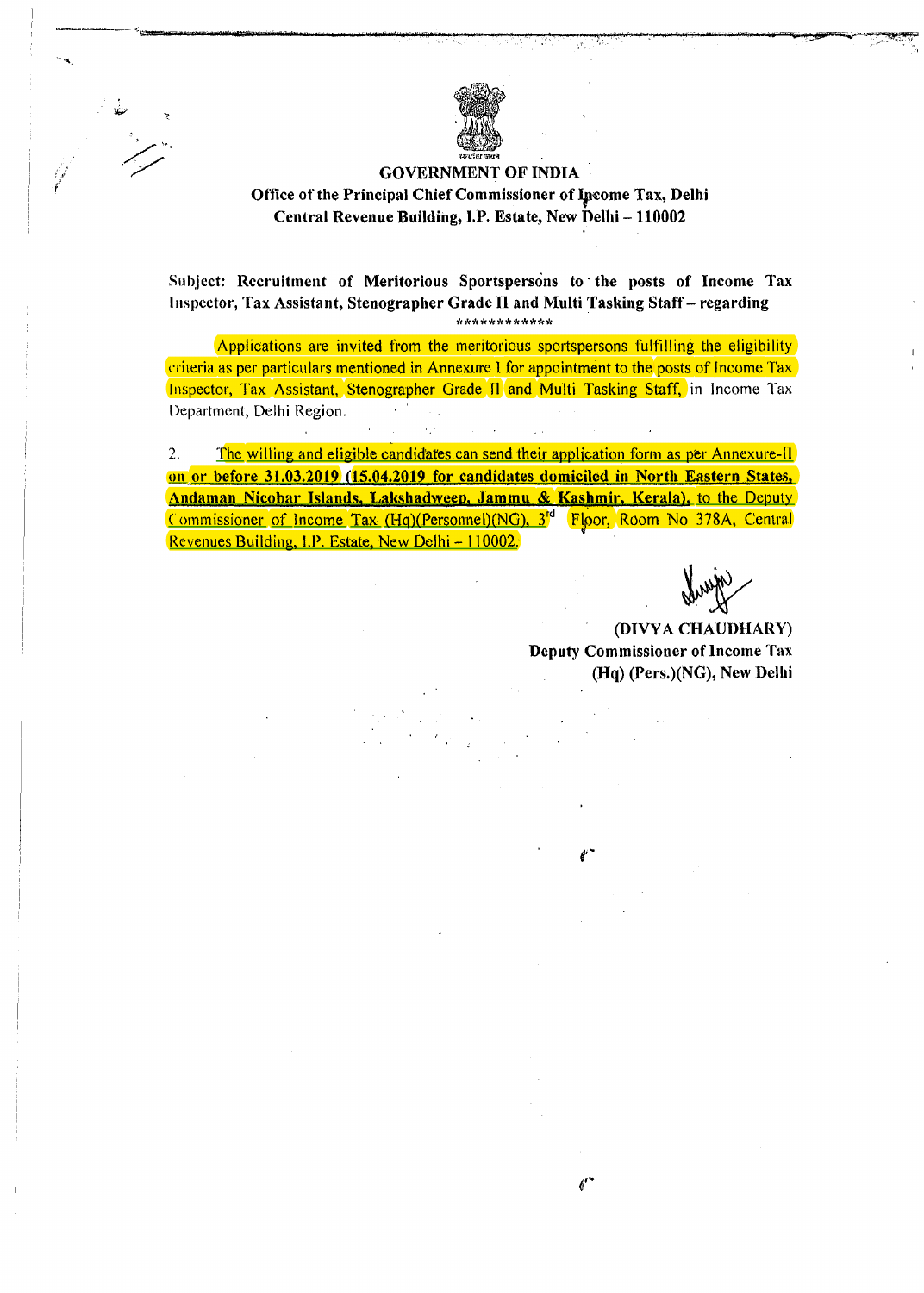# RECRUITMENT OF MERITORIOUS SPORTS PERSONS IN THE OFFICE OF THE PRINCIPAL CHIEF COMM; SSIONER OF INCOME-TAX, DELHI REGION

The Principal Chief Commissioner of Income Tax, Delhi, invites applications for the recruitment of meritorious Sportspersons in different games, sports as listed below for the l'ollowing posts :-

| S.No | Post                        | Pay<br>Band | $(Pre-$ | Grade    | Pay(Pre- |
|------|-----------------------------|-------------|---------|----------|----------|
|      |                             | revised)    |         | revised) |          |
|      | <b>Income Tax Inspector</b> | 9300-34800  |         | 4600     |          |
|      | <b>Tax Assistant</b>        | 5200-20200  |         | 2400     |          |
|      | Stenographer Grade II       | 5200-20200  |         | 2400     |          |
| 4    | <b>Multi Tasking Staff</b>  | 5200-20200  |         | 1800     |          |

The posts are temporary but likely to be permanent. The probation period is of 2 years.

## ELIGIBILITY CONDITIONS

## 01. AGE LIMIT:

....

سألاد

| <b>For Inspector of Income Tax</b> |     |                |                                      | : 18 to 30 years of age |                                 |         |             |
|------------------------------------|-----|----------------|--------------------------------------|-------------------------|---------------------------------|---------|-------------|
| For Tax Assistant/Stenographer/    |     |                |                                      |                         |                                 |         |             |
| <b>Multi Tasking Staff</b>         |     |                |                                      | : 18 to 27 years of age |                                 |         |             |
| <b>Relaxation of Age:</b>          |     |                | 5 years for General/OBC candidates   |                         |                                 |         |             |
|                                    |     |                | 10 years in case of SC/ST candidates |                         |                                 |         |             |
|                                    | 'As |                |                                      |                         | per Govt, of India instructions | for for | meritorious |
|                                    |     | Sportspersons) |                                      |                         |                                 |         |             |

Note: Cut off date for all the eligibility criteria, including age and education is 31.03.2019

#### 02. ESSENTIAL EDUCATIONAL QUALIFICATION

1. For Income Tax *\*nspectors:-*(i) Degree from a recognized University or equivalent

#### 2. For Tax Assistants:-

(i) Degree from a recognized University or equivalent (ii) Having Data Entry Speed of 8,000 Key depressions per hour

## 3. For Stenographer Grade II :-

 $(i)$  12<sup>th</sup> class pass or equivalent from a recognized board or university

(ii) Dictation: 10 minutes  $\omega$  80 words per minute

(iii) Transcription: 50 words per minute (English) or 65 words  $per$  minute (Hindi) (Only on Computer)

#### 4. For Multi Tasking Staff:-

 $(i)$  10<sup>th</sup> class pass or equivalent from a recognized board or university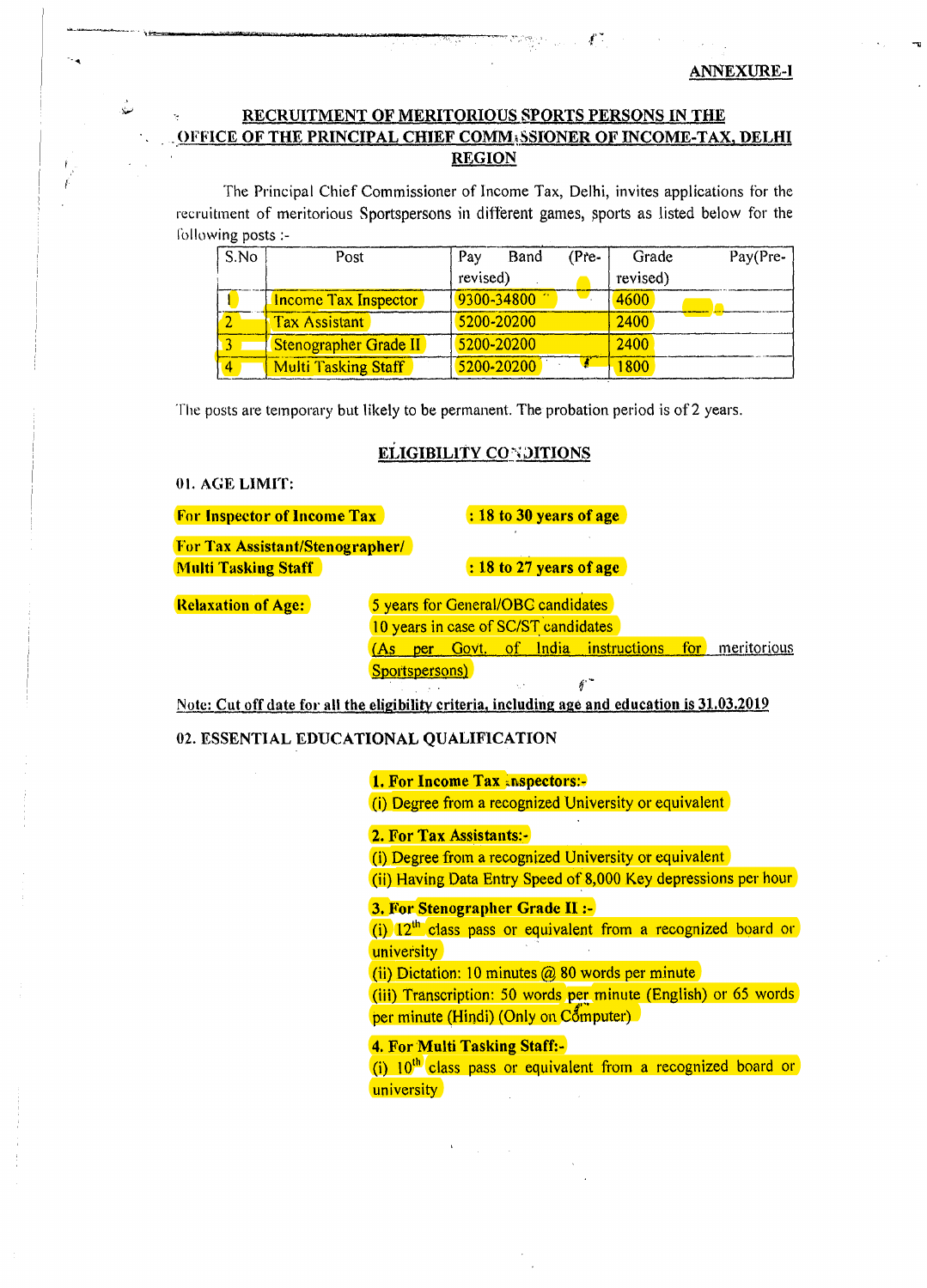03. NUMBER OF VACANCIES:

---.-- -,-\_ ........ ' '.............. \_------.,---

P, *t* 

|                 | <b>No. of Posts</b>                      |    |
|-----------------|------------------------------------------|----|
|                 |                                          |    |
| $\ddot{\omega}$ | <b>Income Tax Inspectors</b>             | 01 |
| (ii)            | Tax Assistants                           | 18 |
| (iii)           | Stenographer Grade II                    | 08 |
| (iv)            | $\sqrt{a}$<br><b>Multi Tasking Staff</b> |    |

#### 04. SPORTS ELIGIBILITY:

Appointment can be made of a sportsperson considered meritorious with reference to the following criteria:-

#### Sportspersons having represented

- (i) A State or the Country in a National or International Competition in any of the games/sports as mentioned in Para 7; or
- (ii) Their University in the Inter-University Tournaments ·conducted by the Inter-University Sports 80ard in any of the games/sports as mentioned in Para 7; or
- (iii) The State Schools Team in the National Sports/Games for schools conducted by All India School Games Federation in any of the games/sports as mentioned in Para'7; or
- (iv) Sportspersol< who has been awarded National Awards in Physical Efficiency under National Physical Efficiency Drive.

Note: The merit of sportspersons, who fulfill the aforesaid eligibility conditions, shall be considered/decided in the order of preference given above. Further, priority would be given to current players *i.e.* who have represented in international and national level in the last three years in tournaments of the recognized sports federation.

NOTE: The best of three performances in the Calendar Year (in the descending order) 2018, 20l7, 2016, 2015 and after 01.04.2014 shall be considered for  $evaluation.$ 

#### 05. EVIDENCE IN SUPPORT OF MERIT IN SPORTS EVENTS/GAMES

Only certificates awarded by the authorities mentioned hereunder will be taken into account as evidence in support of having particinated in competitions in any of the above Sports events/Games while considering eligibility of the applicant. A candidate who cannot produce self attested copies of at least one certificate issued by one of the authorities mentioned here under along with application need not apply.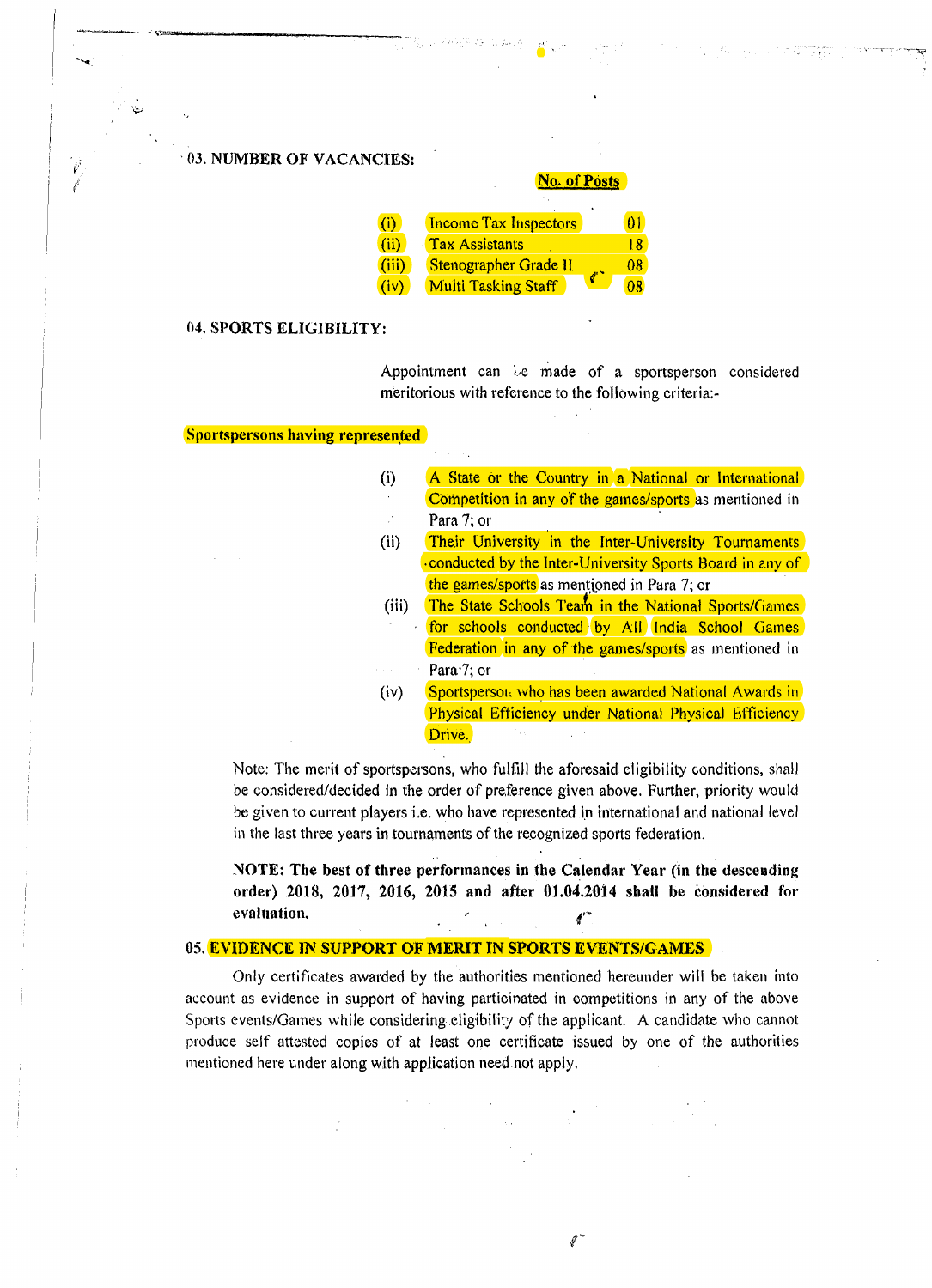$a^{\sim}$ 

 $\mathbf{r}$ 

 $\label{eq:2.1} \frac{1}{2} \int_{\mathbb{R}^3} \left| \frac{1}{2} \left( \frac{1}{2} \right) \right| \, \mathrm{d} \mathcal{L} = \frac{1}{2} \int_{\mathbb{R}^3} \left| \frac{1}{2} \left( \frac{1}{2} \right) \right| \, \mathrm{d} \mathcal{L} = \frac{1}{2} \int_{\mathbb{R}^3} \left| \frac{1}{2} \left( \frac{1}{2} \right) \right| \, \mathrm{d} \mathcal{L} = \frac{1}{2} \int_{\mathbb{R}^3} \left| \frac{1}{2} \right| \,$ 

| S.No.          | <b>Competition</b>               | <b>Authority awarding certificate</b>                 |
|----------------|----------------------------------|-------------------------------------------------------|
|                | International                    | Secretary of the National Federation of the game      |
|                |                                  | concerned.                                            |
| 2 <sup>1</sup> | <b>National</b>                  | Secretary of the National Federation or the Secretary |
|                |                                  | of the State Association of the game concerned.       |
| 3              | Inter-University tournament      | Dean of Sports or other Officer in overall charge of  |
|                |                                  | Sports of the University concerned.                   |
| 4              | National/Sports/games<br>for     | Director of Additional/Joint or Deputy Director in    |
|                | School                           | overall charge of Sports/games for schools in the     |
|                |                                  | Directorate of Public Instructions/Education of the   |
|                |                                  | State.                                                |
| $\overline{5}$ | <b>Physical Efficiency Drive</b> | Secretary or other Officer in overall charge of       |
|                |                                  | Physical Efficiency in the Ministry of Education and  |
|                |                                  | Social Welfare, Government of India.                  |

# **06. SELECTION OF THE CANDIDATES:**

Subject to fulfilling of the qualification against Sl. No. 02 above, the applications shall be scrutinized and suitable candidates will be short listed for further selection procedure. For selection, the short listed candidate will be required to appear for interview and if further required, the players may be required to undergo greand/proficiency test also.

Success in the above test confers no right to appointment unless the Department is satisfied after such enquiry as may be considered necessary that the candidate is suitable in all respect for appointment to the post.

07. LIST OF PREFERRED GAMES/SPORTS FOR WHICH THE APPLICATIONS ARE INVITED:-

| S.no            | Game/Sport           | <b>Remarks/Event/Position</b>                  |  |  |
|-----------------|----------------------|------------------------------------------------|--|--|
| 01              | <b>Athletics</b>     | 1 Male High Jump & 1 male 5000mtrs, 10000 mtrs |  |  |
|                 |                      | 1 Male Long jump & 1 male f10mtrs Hurdles      |  |  |
|                 |                      | Female High Jump & 1 Female Sprinter, 100& 200 |  |  |
|                 |                      | mtrs                                           |  |  |
|                 |                      | 1 Female Long jump & 1 female 1500mtrs         |  |  |
| 02              | Kabaddi              | 3 Male                                         |  |  |
| 03              | Football             | 4 Male                                         |  |  |
| 04              | <b>Badminton</b>     | 1 Male                                         |  |  |
| 0 <sub>5</sub>  | <b>Table Tennis</b>  | 2 Male                                         |  |  |
| 06              | <b>Volley Ball</b>   | 3 Male                                         |  |  |
| 07              | <b>Hockey</b>        | 4 Male                                         |  |  |
| 08              | <b>Swimming</b>      | 2 Male & 1 Female                              |  |  |
| 09 <sup>°</sup> | <b>Body Building</b> | $1$ (<70 Kgs) & 1 (>70 Kgs)                    |  |  |
| 10 <sup>°</sup> | <b>Basketball</b>    | 1 Male                                         |  |  |
| 11              | <b>Cricket</b>       | 4 Male (two spinner all-rounder & two batsmen) |  |  |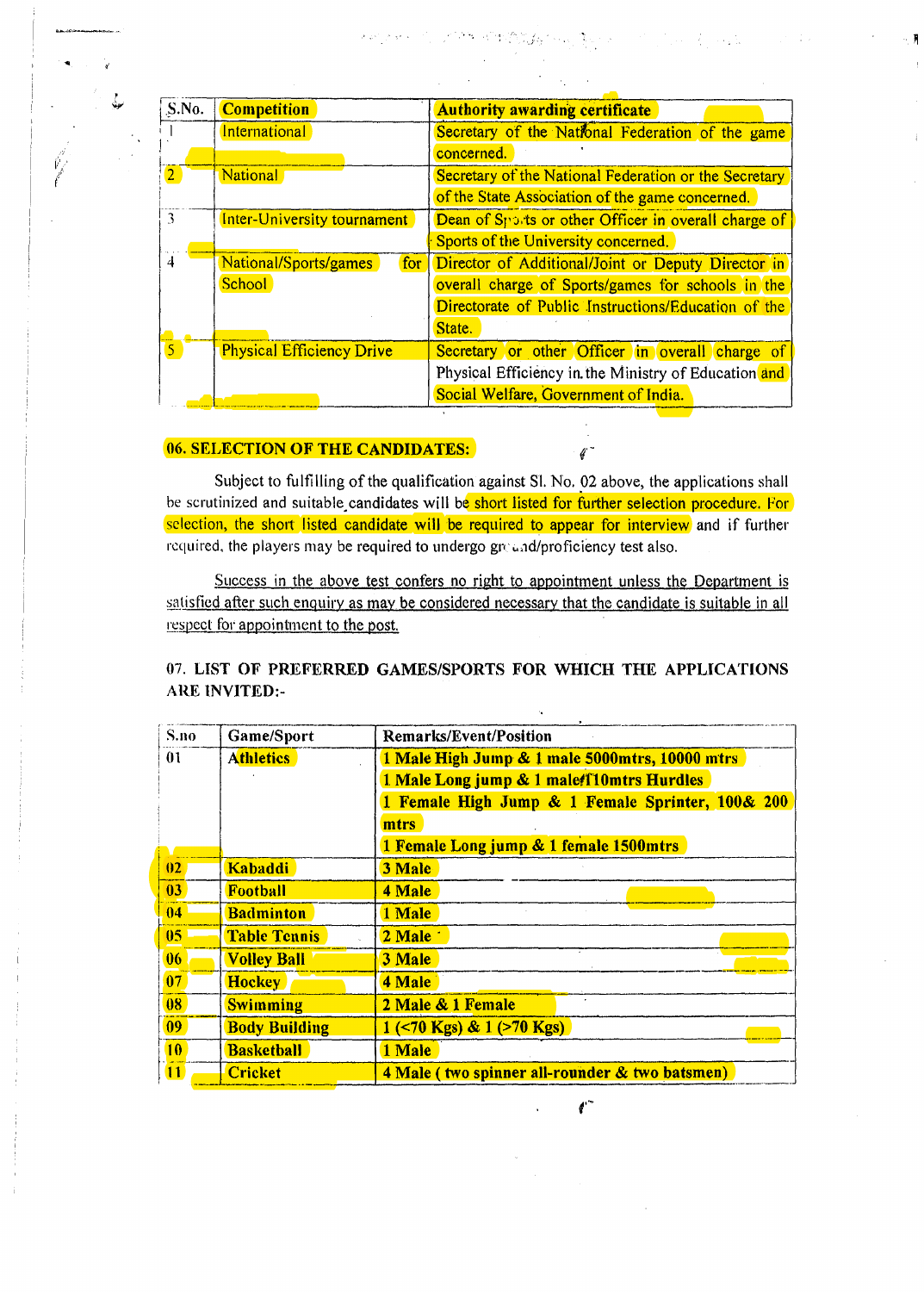Note: In case suitable candidates are not available in any of the above Games/Sports, the Department will reserve its right not to consider such games/sports and allot the vacancies reserved for such games/sport to any of the remaining games/sports in the above list or games notified by DoPT as per Annexu<sub>ff</sub>e 'A' of O.M. No. 14015/1/76-Estt.(D) dated  $4^{th}$  August, 1980, Para 1 of O.M. No. 14034/4/85-Estt.(D) dated  $18^{th}$ September, 1985, Appendix to O.M. No. 14034/1/91-Estt.(D) dated  $21^{8}$  March, 1991 & Para 3 of O.M. No. 14034/1/2009-Estt(D) dated  $24<sup>th</sup>$  November, 2009.

.....

08. HOW TO APPLY: Applications must be submitted in following format addressed to: The Deputy Commissioner of Income-tax (Hqrs.-Personnel), Room No. 378A, C.R. Building, I.P. Estate, New Delhi-110 002 by post/by hand on or before 31.03.2019  $(15.04.2019)$  for candidates domiciled in North Eastern States, Andaman Nicobar Islands, Lakshadweep, Jammu & Kashmir, Kerala).

Also clearly write on the envelope:

**"APPLICATION FOR THE POST OF INSPECTOR!** TAX ASSISTANT/ STENOGRAPHER GRADE MULTI TASKING STAFF UNDER SPORTS QUOTA.

#### NAME OF THE SI ORT

09. The candidate on appointment will be liable for posting at any place in Delhi Region.

10. The applicant shall enclose attested copies of the following certificates:

 $(i)$  Matriculation/SSC or equivalent certificate for proof of age.

(ii) Certificates of Educational qualifications.

(iii) Sports/games certificates as.mentioned at S.No. 05 above.

(iv) *SC/ST/OBC* caste certificate.

(v) Copy of Aadhar Card

. f' The candidate must be in possession of the requisite qualification for the concerned post as on 31.03.2019. Further, latest colored photograph duly attested by a Gazetted Officer should also be pasted on the application form.

11. Sports persons who are already employed in Central Government or State Government or PSU should submit an NOC from the present employer which should be enclosed with the application.

12. The selected candidates will be on probation for 2 years or such period as per the extant instructions of lhe Government of 1ndia. The seleoted candidate will be required to represent the income Tax Department, Delhi Region in the tournaments/meets as decided. The selected candidates will be required to give an undertaking not to apply for inter charge transfer for a minimum period of 10 years.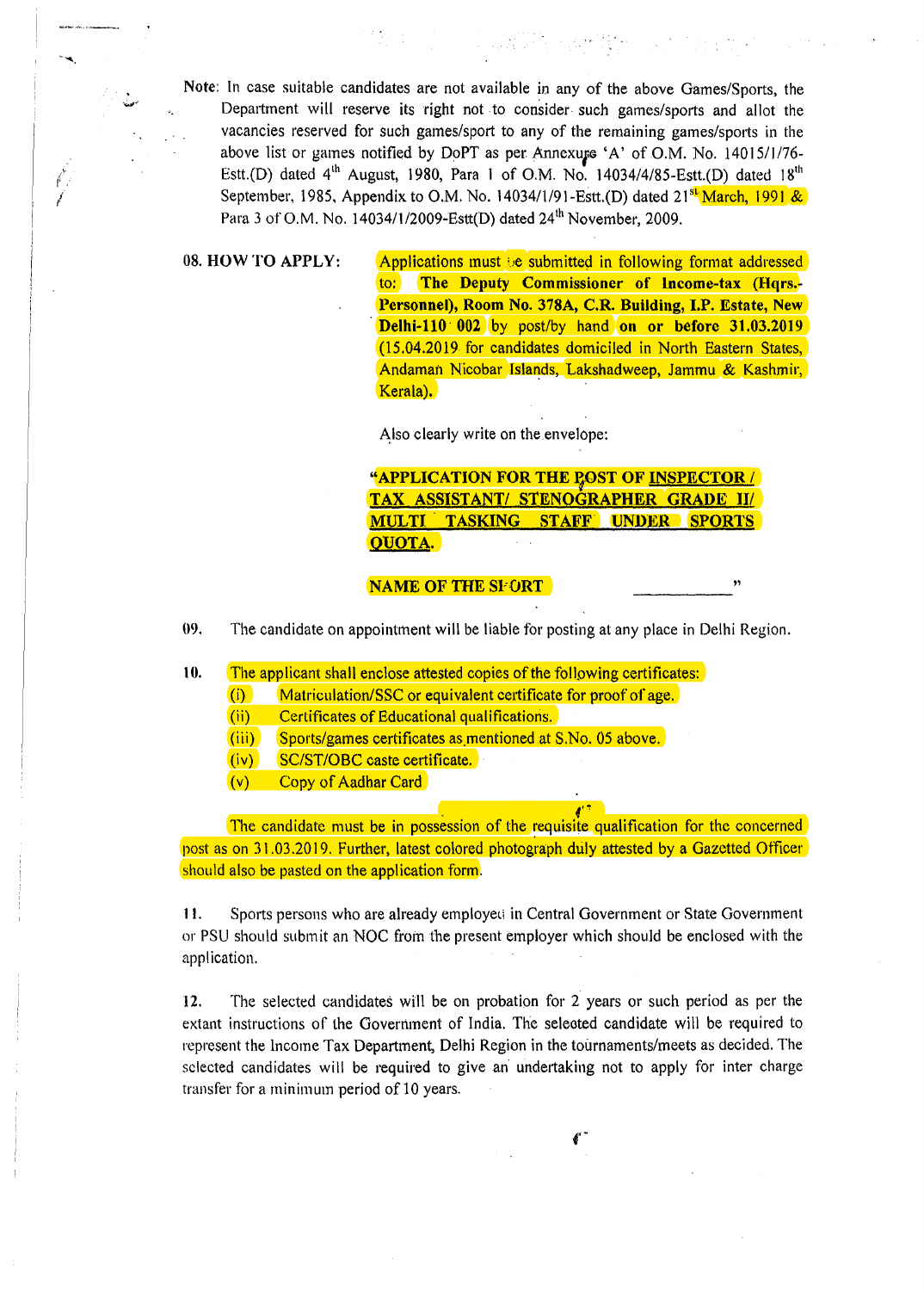13. The declaration to this effect to work at any place under Pr CCIT (CCA), Delhi Region, should be submitted along with the application.  $\blacksquare$ 

.------~-\_,-..-.... = .... \_\_\_\_ ~ ...... s~":"', 'f .... <jIr'''''''clP''''''w\_rl\'' ... ,\'9'f':'', .... ·!'\_\*!>'P ... ,,''' \_\_ ' ..... *<sup>t</sup>*'''1", '\_', .... ' \_,\_, \_,\_" ... ' ......,.\_ ..... " ......... \_\_\_ " \_\_\_ ... ~-"'=\_.""~--.iI

'."

14. Application duly signed and completed in all respect, should reach to the office of the undersigned by 31.03.2019 by post/by hand (15.04.2019 for candidates domiciled in North Eastern States, Andaman Nicobar Islands, Lakehadweep, Jammu & Kashmir, Kerala).

15. Applications received after the due date will not be entertained under any circumstances, Incomplete, unsigned and application without annexures will be rejected and no correspondence in the matter will be made with the applicant. Eligible candidates will be called for above said tests and interview. The date and venue for tests and interview will be intimated to the eligible candidates in due course by the authorized officer.

16. Any form of canvassing by any candidate will render his/her candidature liable to be rejected summarily at any stage of recruitment process.

17. The Pr. Chief Commissioner of Income Tax, Delhi, has right to cancel the recruitment process at any stage without assigning any reason.

18. In the event of any tie, the decision of Pr. Chief Commissioner of Income Tax, Delhi shall be final.

> sd/- Deputy Commissioner of Income-Tax (Hqrs.-Pers.)(NG), New Delhi.

> > $s^{\prime}$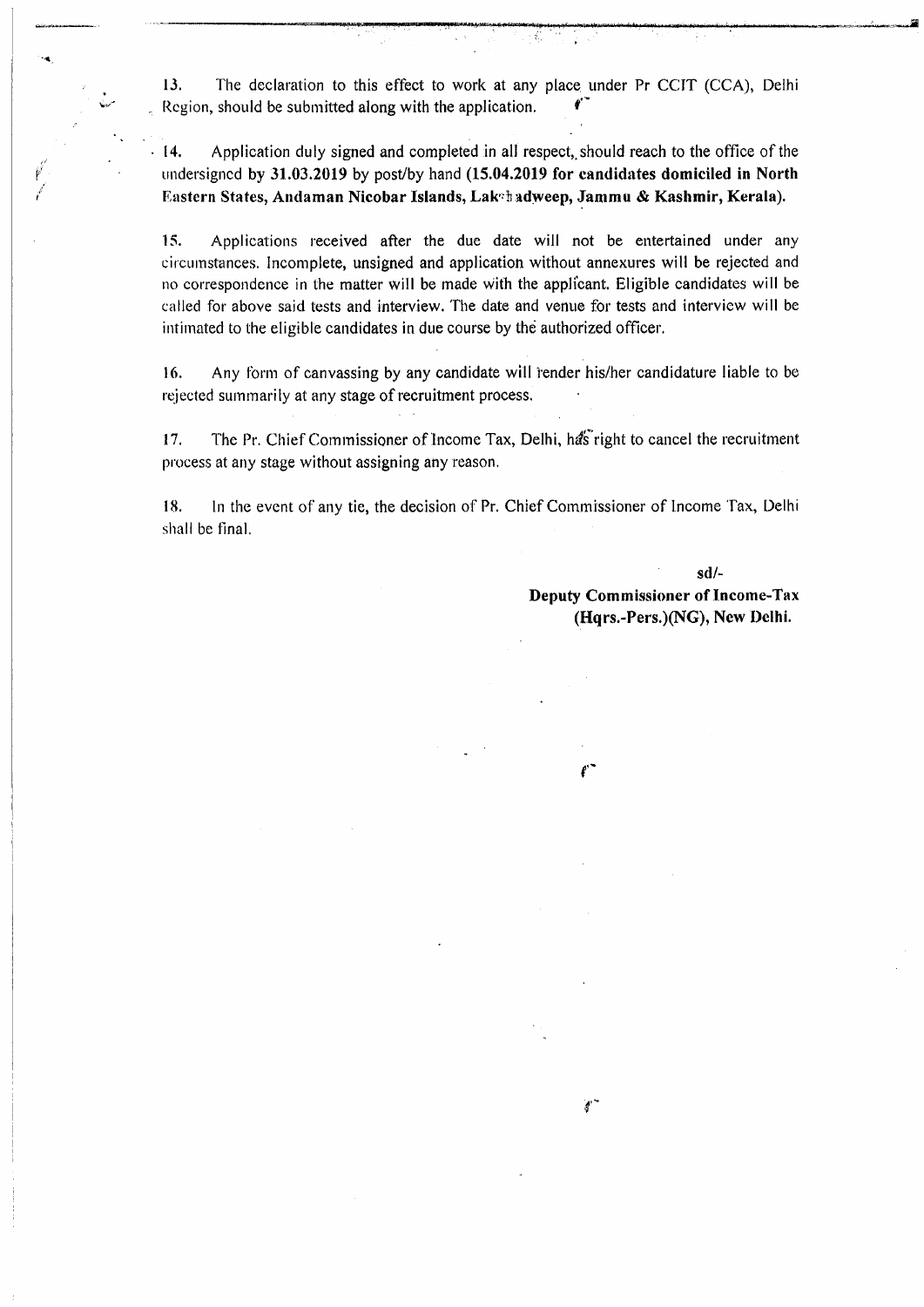#### ANNEXURE·II

## **APPLICATION FOR THE POST OF**

# INSPECTOR/TAX ASSISTANT/STENOGRAPHER GRADE-II/MULTI TASKING

**STAFF** 

Post applied for

 $\cdot$  .

|                 | (Please mark your preference as 1,2,3,4, in the given<br>box above. If not applying for any post, please mark $(x)$<br>against that post. If any person is not found eligible for a | <b>Signature</b>                        |
|-----------------|-------------------------------------------------------------------------------------------------------------------------------------------------------------------------------------|-----------------------------------------|
|                 | Multi Tasking Staff                                                                                                                                                                 |                                         |
|                 | Stenographer Grade II                                                                                                                                                               | coloured photograph of<br>the candidate |
|                 | Tax Assistant                                                                                                                                                                       | Latest pass-port size                   |
| ost applied for | Income Tax Inspector                                                                                                                                                                |                                         |

(Please fill the form in black ink in Capital Letters)

particular post, his/her next preferred post shall be counted. The blank column shall be considered as  $(x)$ .

| A) Full Name                          |                   |
|---------------------------------------|-------------------|
| (Surname first)                       |                   |
| B) Father's Name                      |                   |
|                                       |                   |
| C) Gender                             |                   |
| (Male / Female)                       |                   |
|                                       |                   |
| D) Permanent Residential Address      |                   |
|                                       |                   |
|                                       |                   |
|                                       |                   |
| E) Address for Communication          |                   |
|                                       |                   |
|                                       |                   |
|                                       |                   |
|                                       |                   |
| F) Date of Birth (DD/MM/YYYY)         |                   |
|                                       |                   |
| G) Age (as on 01-08-2018)             |                   |
|                                       |                   |
| H) Whether General/OBC/SC/ST          |                   |
|                                       |                   |
|                                       |                   |
| 1) Educational Qualification          |                   |
|                                       |                   |
|                                       |                   |
| J) Sports event/game                  | $\theta^{\prime}$ |
| (Give detailed information along with |                   |
| certified copies)                     |                   |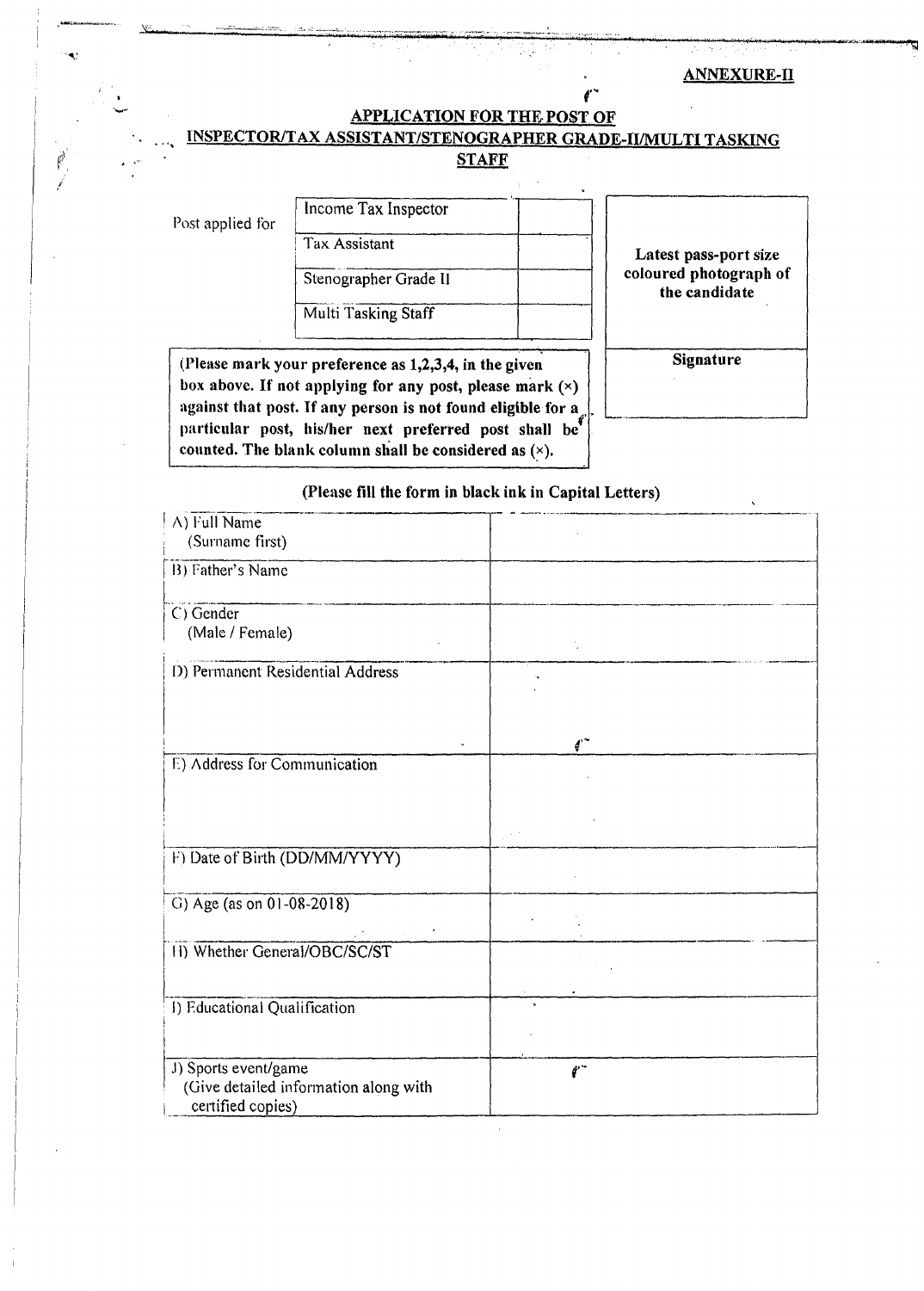| K) Details of Best Performance:<br>(Please enclose proof)                                                    |              |
|--------------------------------------------------------------------------------------------------------------|--------------|
|                                                                                                              |              |
|                                                                                                              | $\mathbf{r}$ |
| International (mention the name of<br>a)<br>event, year & month when event was<br>held and position secured) |              |
|                                                                                                              |              |
| b) National (mention the name of event,<br>year & month when event was held and<br>position secured)         |              |
|                                                                                                              |              |
| L) Details of latest performance<br>(Proof to be enclosed)                                                   |              |
|                                                                                                              |              |
| M) Documents to be submitted :                                                                               |              |
| a) Graduate/Post Graduate<br>Marks List and Certificate of the University<br>(as applicable)                 |              |
| b) Age proof (as per matric certificate)<br>c) Sports Certificates                                           |              |
| d) Caste Certificate (in case of OBC/SC/ST<br>candidates)                                                    |              |
| N) Telephone No.                                                                                             |              |
| O) E-mail ID, if any.                                                                                        |              |
|                                                                                                              |              |

#### **DECLARATION**

I hereby declare that all statements made in this application are true complete and correct to the best of my knowledge and belief. I understand that in the event of any information being false or incorrect or ineligibility being detected before or after the tests/interview my candidature/appointment is liable to be cancelled/terminated. I have not submitted any other application for this post. I am aware that if I contravene this Rule, my application will be rejected summarily by the Deperanent.

I further declare that I fulfill all the conditions of eligibility regarding age limit, educational qualification & sports eligibility, etc., prescribed for the post.

Place:

Date :

۰.

Ť,

Signature of the candidate

**FULL NAME** 

 $\epsilon$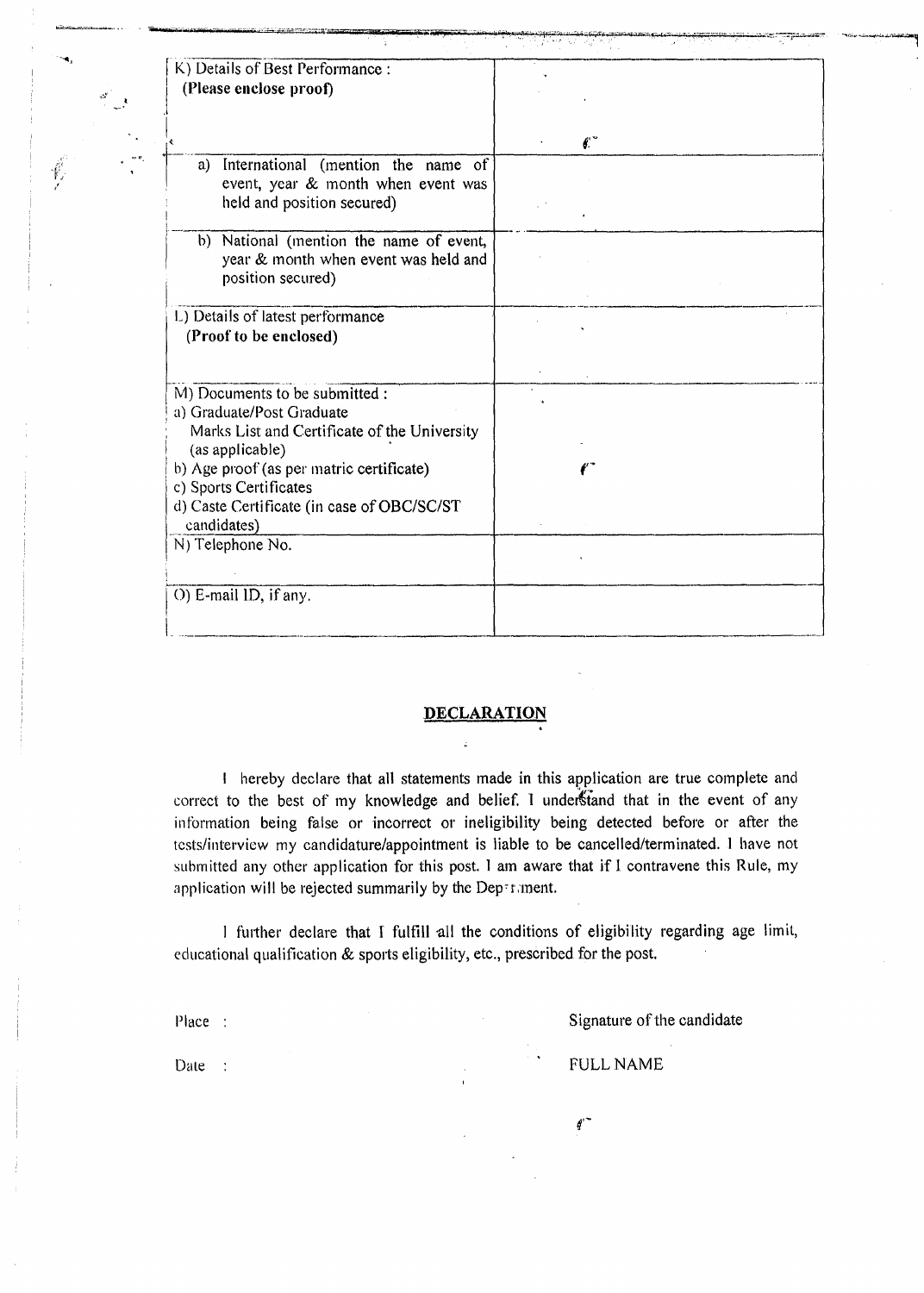

भारत सरकार कार्यालय प्रधान मुख्य आयकर आयुक्त, दिल्ली केंद्रीय राजस्व भवन, आई.पी. एस्टेट, नई दिल्ली - 110002

विषय: आयकर लिरीक्षक, कर सहायक, आशुलिपिक ग्रेड ॥ और मल्टी टास्किंग स्टाफ के पदों पर प्रतिभाशाली खिलाड़ियों की भर्ती के संबंध में

# आयकर विभाग, दिल्ली क्षेत्र में आयकर निरीक्षक, कर सहायक, आशुलिपिक ग्रेड-॥ और मल्टी टास्किंग स्टाफ के पदों पर नियुक्ति के लिए अनुलग्ननक। में उल्लिखित विवरणों के अनुसार पात्रता मानदंडों को पूरा करने वाले प्रतिभाशाली खिलाड़ियों से आवेदन आमंत्रित किए जाते हैं

2. इच्छुक और पात्र उम्मीदवार अपना आवेदन पत्र अनुबंध- ॥ \* (जैसा कि incometaxindia.gov.in पर अपलोड किया गया है) के अनुसार **दिनांक- 31.03.2019** तक यां उससे पूर्व <sub>(</sub>उत्तर पूर्वी राज्यों, अंडमान निकोबार द्वीपसमूह, लक्ष्यद्वीप, जम्मू और कश्मी, करल में अधिवासित उम्मीदवारों के लिए दिनांक-15.04.2019 तक), आयकर उपायुक्त (मुख्यालय) (कार्मिक) (अराजपत्रित), तीसरी मंजिल, कमरा नंबर 378 ए केंद्रीय राजस्व भवन, आईपी एस्टेट, नई दिल्ली-110002 को भेजें।

(दिव्या चौधरी) आयकर उपायुक्त (भुख्या.)(कार्मिक)(अराजपत्रित), नई दिल्ली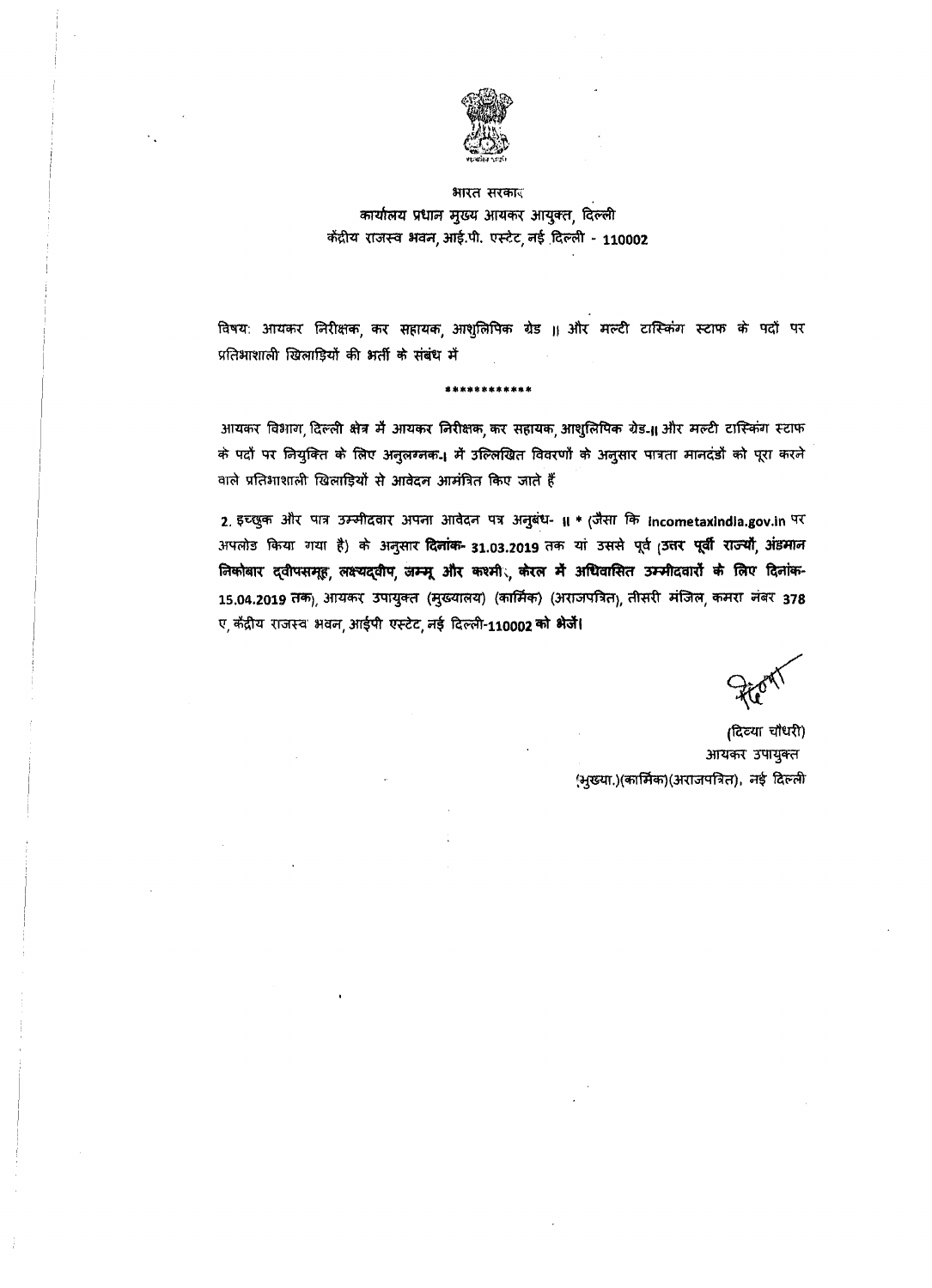<u>अनुबंध-</u>

# <u>कार्यालय प्रधान मुख्य आयकर आयुक्त, दिल्ली क्षेत्र में प्रतिभाशाली खिलाड़ियों की</u> भ $\vec{a}$ ा

प्रधान मुख्य आयकर आयुक्त दिल्ली निम्नलिखित पदों के लिए विभिन्न खेलों के प्रतिभाशाली खिलाड़ियों की भर्ती  $\vec{r}$  तिए आवेदन आमंत्रित करता है;

| कम सं | पट                   | वेतनमान (पूर्व-संशोधित <sub>)</sub> | ग्रेड पे (पूर्व-संशोधित) |
|-------|----------------------|-------------------------------------|--------------------------|
|       | आयकर निरीक्षक        | 9300-34800                          | 4600                     |
|       | कर सहायक             | 5200-20200                          | 2400                     |
|       | आशुलिपिक ग्रेड।      | 5200-20200                          | 2400                     |
|       | मल्टी टास्किंग स्टाफ | 5200-20200                          | 1800                     |

ये पद अस्थायी हैं लेकिन स्थायी होने की संभावना है। परिग्गक्षाधीन अवधि 02 वर्ष की है।

# पात्रता की शर्ते

#### <u>01. आयु सीमाः</u>

 $\mathcal{L}^{\mathcal{L}}(\mathcal{L}^{\mathcal{L}}(\mathcal{L}^{\mathcal{L}}(\mathcal{L}^{\mathcal{L}}(\mathcal{L}^{\mathcal{L}}(\mathcal{L}^{\mathcal{L}}(\mathcal{L}^{\mathcal{L}}(\mathcal{L}^{\mathcal{L}}(\mathcal{L}^{\mathcal{L}}(\mathcal{L}^{\mathcal{L}}(\mathcal{L}^{\mathcal{L}}(\mathcal{L}^{\mathcal{L}}(\mathcal{L}^{\mathcal{L}}(\mathcal{L}^{\mathcal{L}}(\mathcal{L}^{\mathcal{L}}(\mathcal{L}^{\mathcal{L}}(\mathcal{L}^{\mathcal{L$ 

आयकर निरीक्षक के लिए : 18 से 30 वर्ष

कर सहायक/आशुलिपिक/

*'*:wed' टास्किंग स्टाफ के लिए **18 से 27 वर्ष** 

आयु में छूट

: सामान्य / अन्य पिछड़ा वर्ग उम्मीदवारों के लिए 5 वर्ष<br>अनुसूचित जाति/अनुसूचित जनजाति उम्मीदवारों के लिए 10 वर्ष:

(प्रतिभाशाली खिलाड़ियों के लिए भारत सरकार के निर्देशानुसार)

 $\frac{1}{2}$  नोट: आयु एवं शिक्षा सहित सभी पात्रता मापदंडों के लिए अंतिम तारीख- 31.03.2019\_है

02. अलिवार्य शैक्षणिक योग्यता

1. आयकर निरीक्षकों के लिए: -

(i) किसी मान्यता प्राप्त विश्वविद्यालय या समकक्ष से डिग्री

2. कर सहायकों के लिए: -

(i) किसी मान्यता प्राप्त विश्वविद्यालय या समकक्ष से डिग्री

 $\mathbb{R}^{n \times n}$  .

(ii) प्रति घंटे 8,000 कुंजीपटल पर की प्रेस की डेटा एंट्री स्पीड़ होनी चाहिए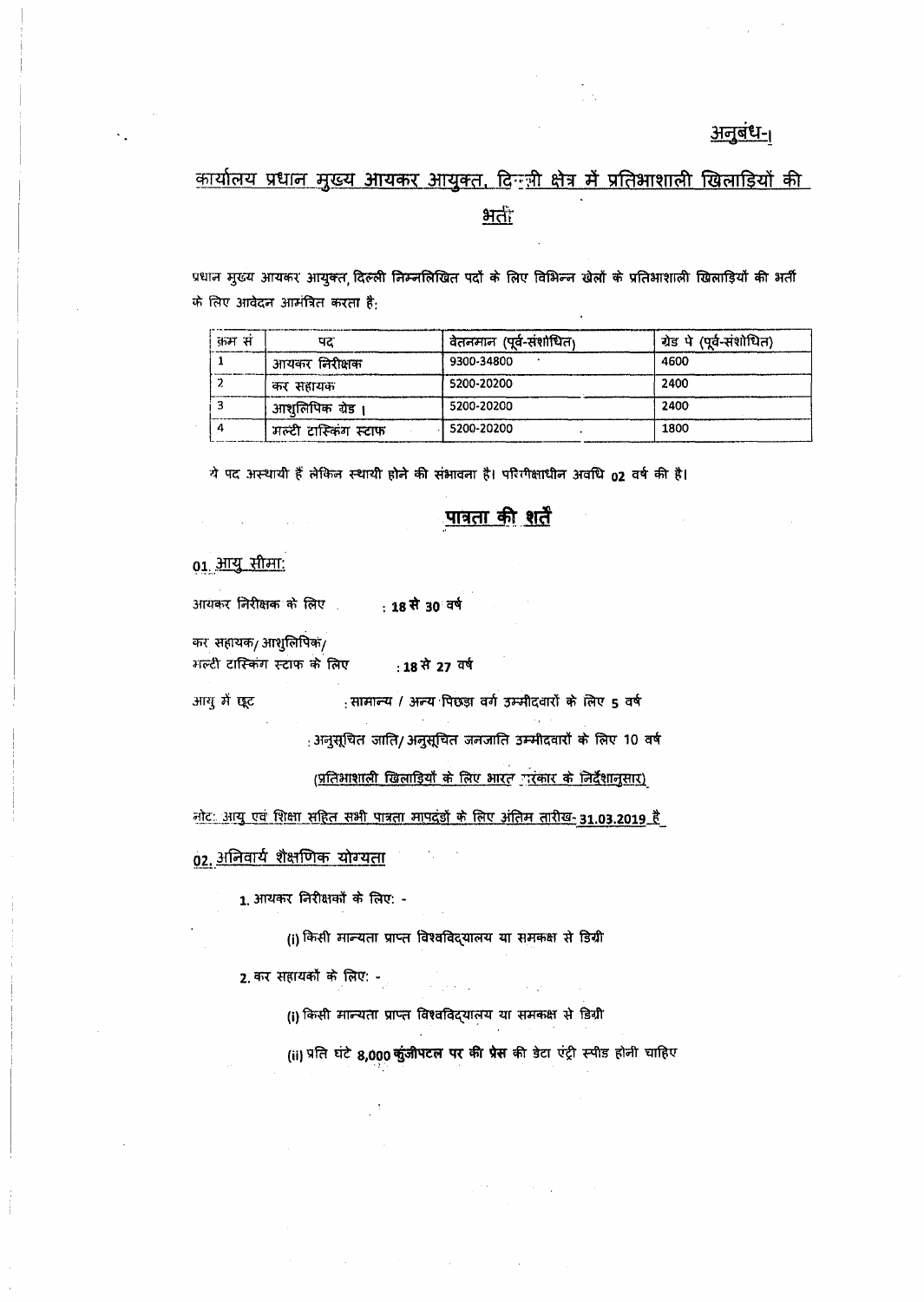3. आशुलिपिक ग्रेड ॥ के लिए: -

(i) किसी मान्यता प्राप्त बोर्ड या विश्वविद्यालय से 12 वीं कक्षा उतीर्ण या समकक्ष

(ii) डिक्टेशन: 10 मिनट @ 80 शब्द प्रति मिनट

(iii) प्रतिलेखन: 50 शब्द प्रति मिनट (अंग्रेजी) या 6. शब्द प्रति मिमट (हिंदी) (केवल कंप्यूटर पर)

4. मल्टी टास्किंग स्टाफ के लिए: -

(i) किसी मान्यता प्राप्त बोर्ड या विश्वविद्यालय से 10वीं कक्षा उतीर्ण या समकक्ष 03. रिक्त पदों की संख्या:

> पदों की संख्या (i) आयकर निरीक्षक  $01$ (ii) कर सहायक 18 (iii) आशुलिपिक ग्रेड ।।  $0.5$

<sub>ं (iv)</sub> मल्टी टास्किंग स्टाफ 08

04. खेल योग्यता:

निम्नलिखित मापदंडों के संदर्भ में प्रतिभावाली माने जाने वाले खिलाड़ी की नियुक्ति की जा सकती है: -

खिलाड़ियों का प्रतिजिधित्व क्षेत्र -

(i) पैरा.7 में वर्णित किसी भी खेल में राष्ट्रीय या अंतर्राष्ट्रीय प्रतियोगिता में देश या राज्य का प्रतिनिधित्व, या

(ii) पैरा.7 में वर्णित किसी भी खेल में उनके विश्वविद्यालय को इंटर-यूनिवर्सिटी स्पोर्ट्स बोर्ड आयोजित इंटर-यूनिवर्सिटी टूर्नामेंट में प्रतिनिधित्व या द्वास

(iii) पैरा.7 में वर्णित किसी भी खेल में ऑल इंडिया स्कूल गे॰स फेडरेशन द्वारा संचालित स्कूलों के लिए राष्ट्रीय खेल / खेलों में राज्य स्कूलों की टीम का प्रतिनिधित्व ;या

> (iv) खिलाड़ी जिन्हें शारीरिक दक्षता अभियान के तहत शारीरिक दक्षता में राष्ट्रीय पुरस्कार से सम्मानित किया गया है।

> > $\sim 1000$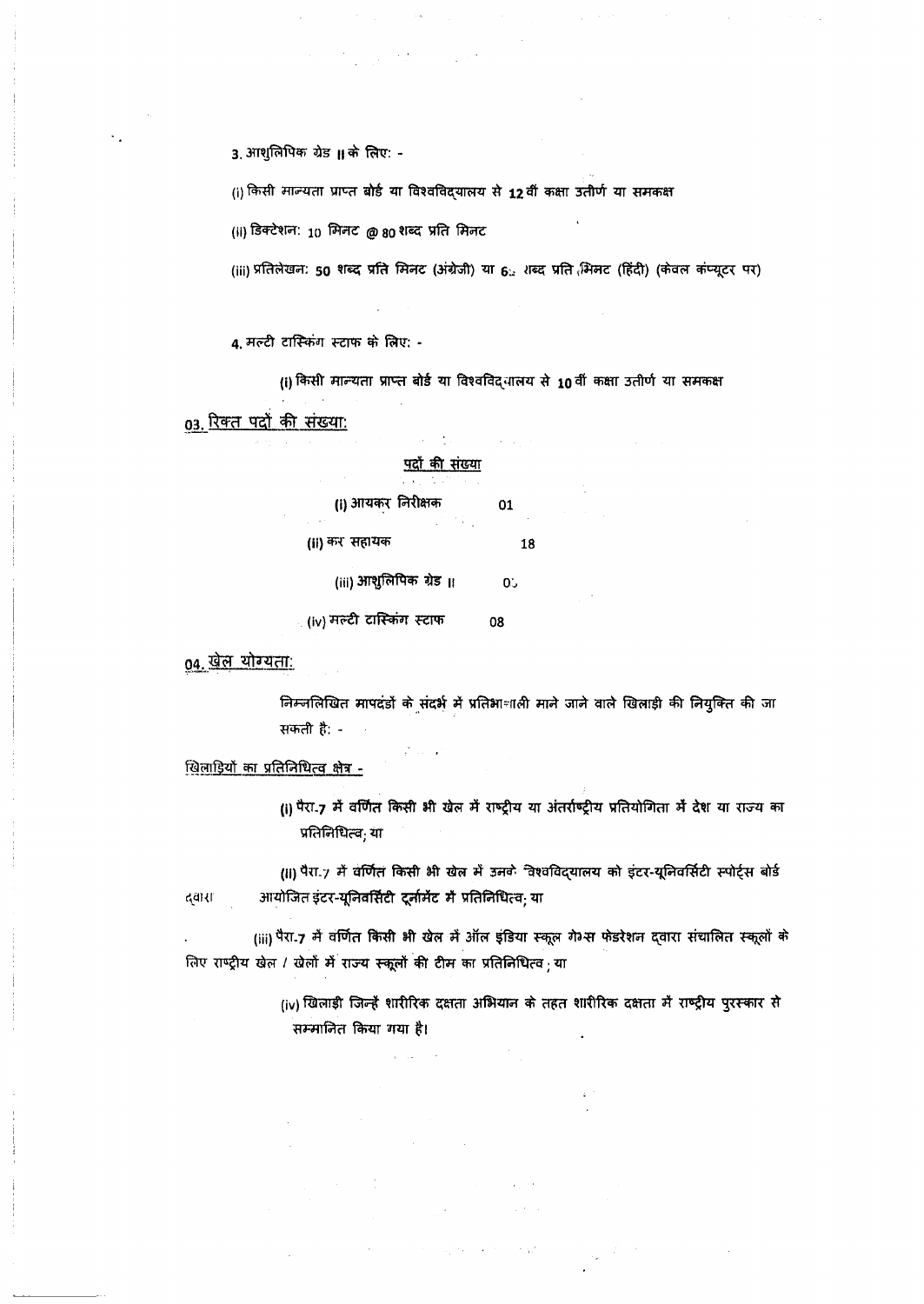नोट:खिलाड़ियों की योग्यता,जो पूर्वोक्त पात्रता शर्तों को पूरा करते है, ऊपर दी गई वरीयता के क्रम में माना / तय किया जाएगा। इसके अलावा वर्तमान खिलाड़ियों को प्राथमिकता दी जाएगी जो कि मान्यता प्राप्त खेल महासंघ के दर्जामेंट में पिछले तीन वर्षों में अंतरराष्ट्रीय और राष्ट्रीय रूनर पर प्रतिनिधित्व कर चुके हैं

नोट: कैलेंडर वर्ष (अवरोही क्रम मैं) 2018, 2017, 2016, 2015 और उसके बाद 01.04.2014 के बाद के तीन प्रदर्शनों में से सर्वश्रेष्ठ का मूल्यांकन किया जाएगा।

# 05. खेलों के आयोजनों में योग्यता के समर्थन में साक्ष्य,

केवल यहां उल्लिखित अधिकारियों दवारा प्रदान किए गए प्रमाण पत्र को ही आवेदक की पात्रता पर विचार करते हुए उपरोक्त किसी भी खेल स्पर्धा / खेल में प्रतियोगिताओं में भाग लेने के समर्थन में साक्ष्य के रूप में ध्यान में रखा जाएगा। यदि कोई उम्मीदवार आवेदन पत्र के साथ यहां उल्लेखित अधिकारियों में से किसी के भी द्वारा जारी किया गया कम से कम एक प्रमाण पत्र की स्वयं सत्यापित प्रति को प्रस्तुत नहीं कर सकता है, उन्हे आवेदन करने की आवश्यकता नहीं है

| क्रम सं        | प्रतियोगिता                  | प्रमाण पत्र प्रदान करने वाले अधिकारी                               |
|----------------|------------------------------|--------------------------------------------------------------------|
|                | अंतराष्ट्रीय                 | संबंधित खेल ं राष्ट्रीय संघ के सचिव                                |
| 2 <sup>1</sup> | राष्ट्रीय                    | संबंधित खेल के राष्ट्रीय संघ के सचिव या राज्य संघ के सचिव।         |
| 3              | अंतर-विश्वविदयालय टूर्नामेंट | खेल के डीन या अन्य अधिकारी जो संबंधित विश्वविदयालय के खेल          |
|                |                              | के समग्र प्रभारी है।                                               |
|                |                              |                                                                    |
| 4              | स्कूलों के लिए राष्ट्रीय खेल | सार्वजनिक अनुदेशों के निदेशालय के स्कूलों के लिए राज्य / शिक्षा के |
|                |                              | लिए निदेशक /अपर संयुक्त या उपनिदेशक जो खेल के समग्र प्रभारी        |
|                |                              | हों।                                                               |
| 5              | शारीरिक दक्षता अभियान        | शिक्षा एवं समाः" कल्याण मंत्रालय, भारत सरकार में सचिव या अन्य      |
|                |                              | अधिकारी जो शारीरिक दक्षता के समग्र प्रभारी हों।                    |

# 06. उम्मीदवारों का चयन:

 $\ddot{\phantom{a}}$  .

उपरोक्त क्रम सं.02 के सामने दी गई योग्यता को पूरा कर से संबन्धित विषयों पर आवेदनों की जांच की जाएगी एवं आगे की चयन ..प्रक्रिया के लिए उचित उम्मीदवारों को चुना जाएगा। चयन के लिए चुने गए उम्मीदवारों को साक्षात्कार के लिए उपस्थित होना आवश्यक है एवं यदि आवश्यकता पड़ती है तो खिलाड़ियों को मैदान में भी प्रवीणता परीक्षा देने के लिए बुलाया जा सकता है।  $\mathcal{I}$ 

उपरोक्त परीक्षा में सफल होने पर भी नियुक्ति को सुनिश्चित नहीं किया जा सकता जब तक विभाग सभी अपेक्षित जांच करने के उपरांत संतुष्ट हो कि उम्मीदवार की पद पर नियुक्ति सभी पहलुओं से उचित है।

 $\mathcal{O}(\mathcal{O}(\mathcal{O}(\mathcal{O}(\mathcal{O}(\mathcal{O}(\mathcal{O}(\mathcal{O}(\mathcal{O})))))))))$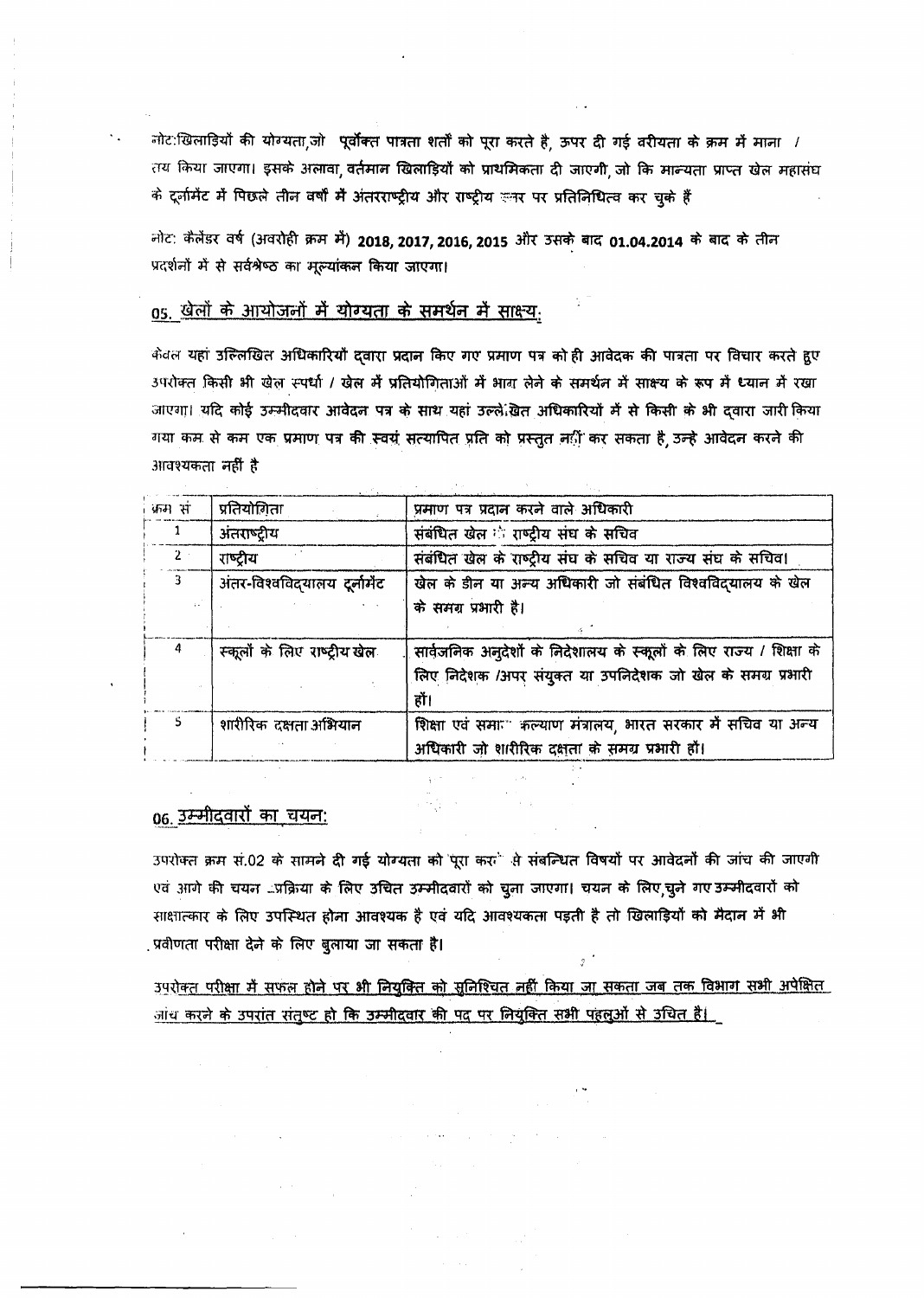07. प्राथमिक खेल/खेलों की सूची जिलके लिए आवेदन आमंत्रित किए गए है:

| क्रम सं       | खेल           | टिप्पणी /इवैंट/स्थान                                                                                                                                                                                       |
|---------------|---------------|------------------------------------------------------------------------------------------------------------------------------------------------------------------------------------------------------------|
|               | एथलेटिक्स     | 1 पुरुष हाई जंप और 1 पुरुष 5000 मीटर, 10000 मीटर<br>$1$ पुरुष लंबी छलांग और 1 पुरुष 110 मीटर लंबी बाधा दौड़<br>1 महिला उच्च कूद और 1 महिल धावक, 100 और 200 मीटर<br>1 महिला लंबी कूद और 1 महिला 1500 मीटर . |
| 2             | कबड्डी        | ३ पुरुष                                                                                                                                                                                                    |
| $\mathbf{3}$  | फुटबॉल        | 4 पुरुष                                                                                                                                                                                                    |
| 4             | बैडमिंटन      | 1 पुरुष                                                                                                                                                                                                    |
| 5             | टेबल टेनिस    | 2 पुरुष                                                                                                                                                                                                    |
| 6             | वॉली बॉल      | 3 पुरुष                                                                                                                                                                                                    |
| $\mathcal{I}$ | हॉकी          | 4 पुरुष कारण करने हैं।                                                                                                                                                                                     |
| 8             | तैराकी        | 2 पुरुष और 1 महिला                                                                                                                                                                                         |
| 9             | बॉडी बिल्डिंग | $1$ (<70 किलोग्राम) और $1$ (> 70 किलोग्राम)                                                                                                                                                                |
| 10            | बास्केटबॉल    | 1 पुरुष                                                                                                                                                                                                    |
| 11            | क्रिकेट       | 4 पुरुष (दो स्पिनर ऑलराउंडर और दो बल्लेबाज़)                                                                                                                                                               |

नोट: यदि उपरोक्त खेलों में से किसी भी खेल में उपयुक्त उम्मीदवार उपलब्ध नहीं हैं तो विभाग इस तरह के खेल पर विचार नहीं करने का अधिकार अपने पास सुरक्षित रखेगा और इस तरह के खेल के लिए आरक्षित रिक्तियों को 3ोओपीटी द्वारा अधिसूचित अनुबंध 'ए' ओ.एम. सं 14015/1/76-(स्था.)(डी) दिनांक 4 अगस्त, 1980, पैरा 1 31ो.एम. नं 14034/4/85- स्था.)(डी) दिनांक 18 सितंबर, 1985 परिशिष्ट सं. ओ.एम. 14034/1/91--(स्था.)( (डी) दिनांक 21 मार्च, 1991 एवं पैरा 3 ओ.एम. संख्या 14034/1/2009 स्था. (डी) दिनांक 24 नवंबर, 2009 के अनुसार अन्य किन्ही खेलों में आबंटित करेगा ।

08. आवेदन कैसे करें आवेदन निर्धारित फॉर्मेट में निम्न पते पर प्रस्तुत किए जाने चाहिए: आयकर उपायुक्त (मुख्या.-कार्मिक), कमरा नंबर 378 ए केंद्रीय राजस्व भवन, आई.पी. एस्टेट, नई दिल्ली.110 002 को 31.03.2019 तक या उससे पहले (उतर-पूर्व राज्यों अंडर न निकोबार दवीप समूह लक्षदवीप<sub>,</sub> जम्मू और कश्मीर केरल के अधिवासित उम्मीदवारों के लिए 15,04,2019 तक) दस्ती या डाक माध्यम `से भेजें।

लिफाफे पर भी स्पष्ट रूप से लिखें:

"आयकर निरीक्षक कर सहायक आशुलिपिक केला और मल्टी टास्किंग स्टाफ के पदों पर खेल कोटा के तहत आवेदन"।

 $\Delta \phi = \sqrt{1 - \alpha^2}$  , and

खेल का नाम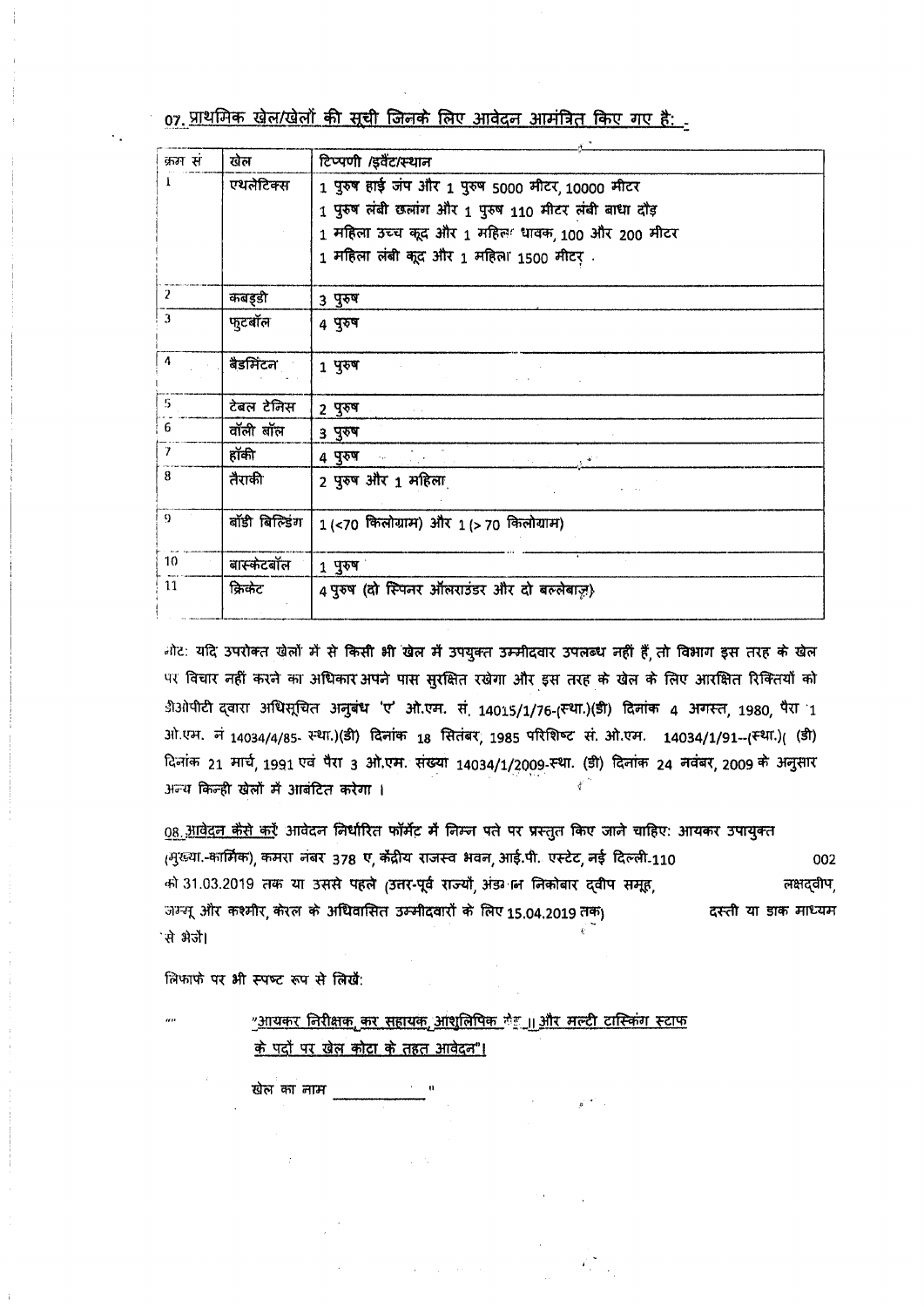09. लियुक्ति के पश्चात उम्मीदवार को दिल्ली क्षेत्र में किसी भी स्थान पर तैनात किया जा सकता है।

 $\tilde{\mathbf{r}}^{(i)}$ 

10. आवेदक निम्नलिखित प्रमाण पत्रों की सत्यापित प्रतियों को संलग्न करे.

(i) मैट्रिकुलेशन / एसएससी या उम्र के प्रमाण के लिए समकक्ष प्रमाण पत्र।

(ii)शैक्षणिक योग्यता के प्रमाण पत्र।

(iii) उपरोक्त क्रम सं. 05 के अनुसा**र खेल प्रमाण पत्र** 

(iv) अनुसूचित जाति/ अनुसूचित जनजाति/अन्य पिछड़ा वर्ग जाति प्रमाण पत्र।

where  $\mathcal{L}_\text{max}$  is the contract of the contract of the contract of the contract of the contract of the contract of the contract of the contract of the contract of the contract of the contract of the contract of the co  $(v)$  आधार कार्ड की प्रति संख्या संस्था है। संस्था संस्कृतिक संस्कृतिक संस्कृतिक संस्कृतिक संस्कृतिक संस्कृतिक संस्कृतिक संस्कृतिक संस्कृतिक संस्कृतिक संस्कृतिक संस्कृतिक संस्कृतिक संस्कृतिक संस्कृतिक संस्कृतिक संस्कृतिक स

3म्मीदवार की संबंधित पद के लिए अपेक्षित योग्यता 31,03.2019 तक पूरी होनी चाहिए। इसके अलावा, राजपत्रित अधिकारी दवारा सत्यापित नवीनतम रंगीन फोटोग्राफ को भी आवेदन पत्र पर चिपकाया जाना चाहिए।

11. खिलाड़ी जो पहले से ही केंद्र सरकार या राज्य सरकार या पीएसयू में कार्यरत हैं उन्हें वर्तमान नियोक्ता से एक अनापति प्रमाण पत्र प्रस्तुत करना होगा जिसे आवेदन के साथ संलग्न किया जाना चाहिए।

12. चयनित उम्मीदवार भारत सरकार के मौजूदा निर्देशों के अनुसार 2 साल या ऐसी अवधि के लिए परिवीक्षाधीन रहेंगे। चुने गए उम्मीदवार को टूर्नामेंटों में आयकर विभाग दिल्ली क्षेत्र का प्रतिनिधित्व / निर्णय के अनुसार करना होगा। चयनित उम्मीदवारों को 10 वर्ष की न्यूनतम अवधि के लिए अंतर प्रभार हस्तांतरण के लिए आवेदन नहीं  $\gamma^{\prime}$   $^{\prime\prime}$ करने का अनुबंध देना होगा।

13 आवेदक दिल्ली क्षेत्र के प्रधान मुख्य आयकर आयुक्त (संवर्ग नियंत्रक प्राधिकरण) के तहत किसी भी स्थान पर काम करने के लिए इस आशय की घोषणा, आवेंदन के साथ प्रस्तुत की जानी चाहिए।

14, आवेदन को विधिवत हस्ताक्षरित और पूरी तरह से भरा जाना चाहिए तथा 31,03.2019 तक (एवं उत्तर-पूर्व राज्यों, अंडमान निकोबार दवीप समूह, लक्षदवीप, जम्मू और कश्मीर, केरल के अधिवासित उम्मीदवारों के लिए 15.04.2019 तक) दस्ती या डाक माध्यम से भेजें।

15 निर्धारित तिथि के बाद प्राप्त होने वाले आवेदनों का किसी भी परिस्थिति में स्वीकार नहीं किया जाएगा। अधूरा, अहस्ताक्षरित और अनुलग्ननक के बिना आवेदन अस्वीकार कर दिया जाएगा और आवेदक के साथ इस मामले में कोई पत्राचार नहीं किया जाएगा। योग्य उम्मीदवारों को परीक्षा और साक्षात्कार के लिए बुलाया जाएगा। परीक्षा और साक्षात्कार की तिथि और स्थान अधिकृत अधिकारी दवारा नियत समय में पात्र उम्मीदवारों को सूचित किया , जाएगा।

16. किसी भी उम्मीदवार द्वारा किसी भी प्रकार के प्रचार के लिए, भर्ती प्रक्रिया के दौरान उसकी अभ्यर्थिता को किसी भी स्तर पर अस्वीकृत किया जा सकता है।  $\epsilon$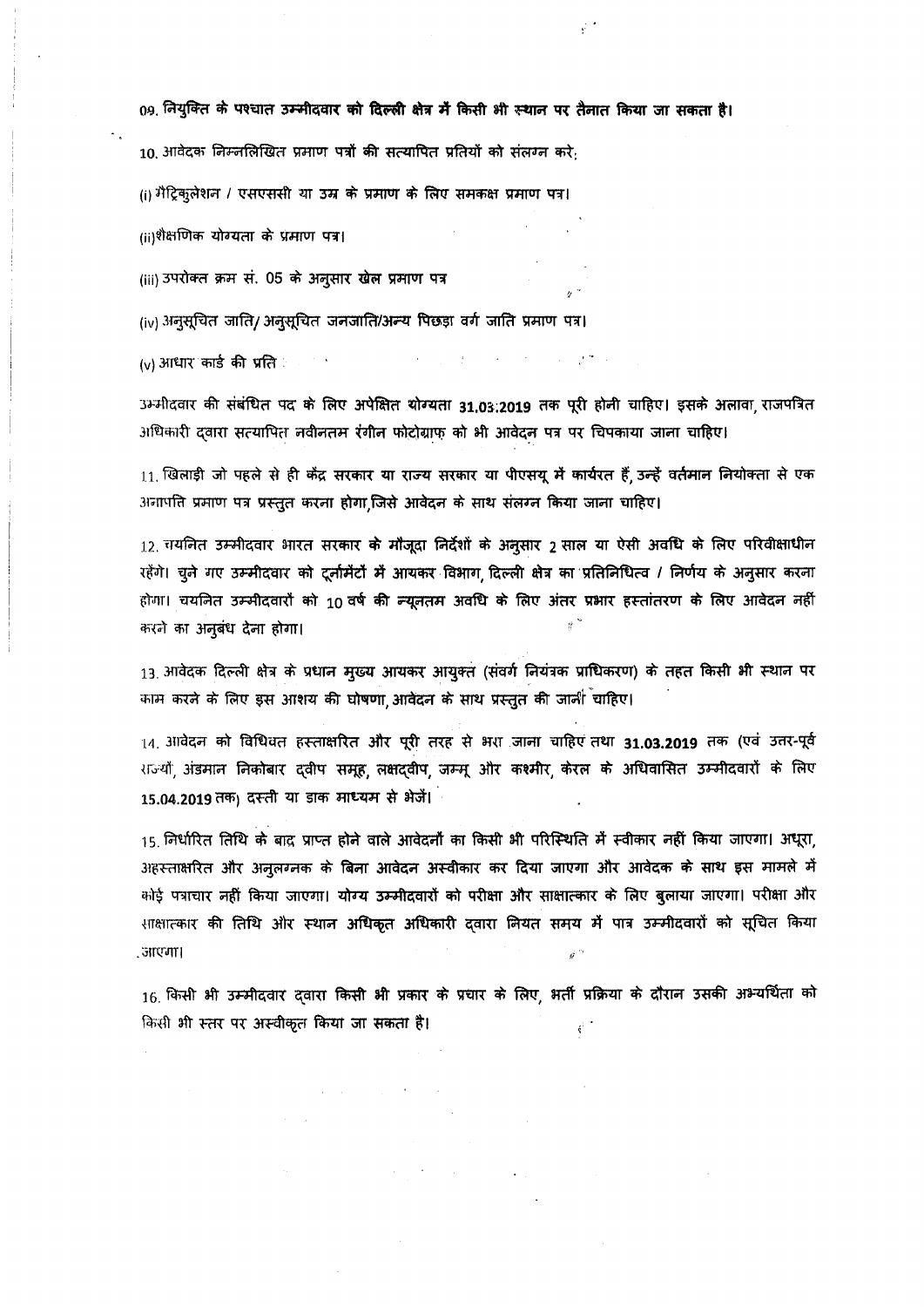17. प्रधान मुख्य आयकर आयुक्त, दिल्ली को अधिकार है कि बिना किसी कारण बताए किसी भी स्तर पर भर्ती  $\sqrt{2}$ प्रक्रिया को रद्द कर सकते हैं।

 $\tilde{\mathbf{y}}^{cs}$ 

ψb.  $\tilde{g}^{(1)}$ 

 $\mathbf{r}$ 

 $\vec{q}^{\prime}$  .

 $\theta^{-1}$ 

 $\delta^{-1}$ 

18 किसी भी टाई की स्थिति में, प्रधान मुख्य आयकर आयुक्त, दिल्ली का निर्णय अंतिम होगा।

एसडी  $/$  -

आयकर उपायुक्त (मुख्या.)(कार्मिक)(अराजपत्रित), नई दिल्ली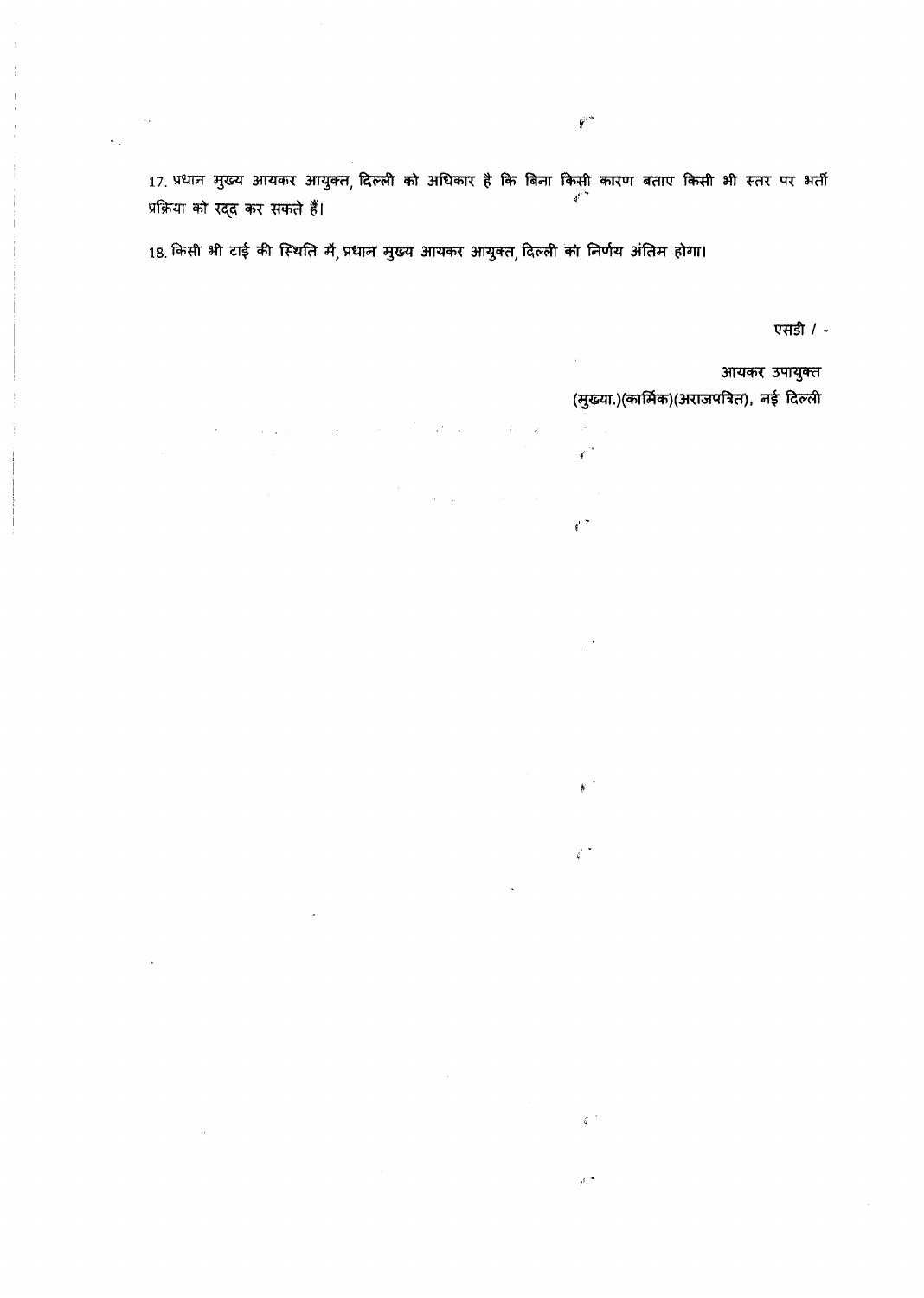अनुबंध-11

# लिरीक्षक/कर सहायक/आशुलिपिक ग्रेड-[[/मल्टीटास्किंग कर्मचारियों के लिए आवेदन

पद हेतु आवेदन

|                                                                                                                    | ý<br>×.<br>× | अभ्यार्थी की नवीनतम पासपोर्ट<br>आकार की फोटो |
|--------------------------------------------------------------------------------------------------------------------|--------------|----------------------------------------------|
| $\mathcal{A}$ , the second constraint in the constraint of the second constraint $\mathcal{A}$ , and $\mathcal{A}$ |              | $\sim$ 10<br>हस्ताक्षर                       |
| आयकर निरीक्षक                                                                                                      |              |                                              |
| कर सहायक                                                                                                           |              |                                              |
| आशुलिपिक ग्रेड-[]                                                                                                  |              |                                              |
| मल्टी टास्किंग कर्मचारी                                                                                            | Ù.           |                                              |

कृपया उपरोक्त दिये गए बॉक्स में 1,2,3,4, के रूप में अपने चुनाव पर निशान लगाएँ। यदि किसी पद हेतु आवेदन नहीं कर रहे हैं तो कृपया पद के सामने (X) का निशान लगाएं। यदि कोई प्रतिभागी <sub>ह</sub> किसी विशेष पद के लिए योग्य नहीं पाया जाता तो उसके द्वारा चयनित अगला पद मान्य होगा। रिक्त छोड़ा गया कॉलम (X) माना  $\sim$   $\alpha$ **आएगा।** 

(कृपया फॉर्म काली स्याही से बड़े अक्षरों में भरें)

| क)- पूरा नाम                                            |  |
|---------------------------------------------------------|--|
| (उपनाम पहले भरें)                                       |  |
| ख) पिता का नाम                                          |  |
| ग) लिंग (पुरुष/महिला)                                   |  |
| ध) स्थायी निवास पता                                     |  |
| ड.) पत्राचार के लिए पता                                 |  |
| च) जन्मतिथि (दिन/माह/वर्ष)                              |  |
| छ) आयु (01.08.2018 तक)                                  |  |
| ज) आप सामान्य/अन्य पिछड़ा वर्ग/ अनुसूचित जाति/ अनुसूचित |  |
| जनजाति किस श्रेणी से संबंध रखते हैं ?                   |  |